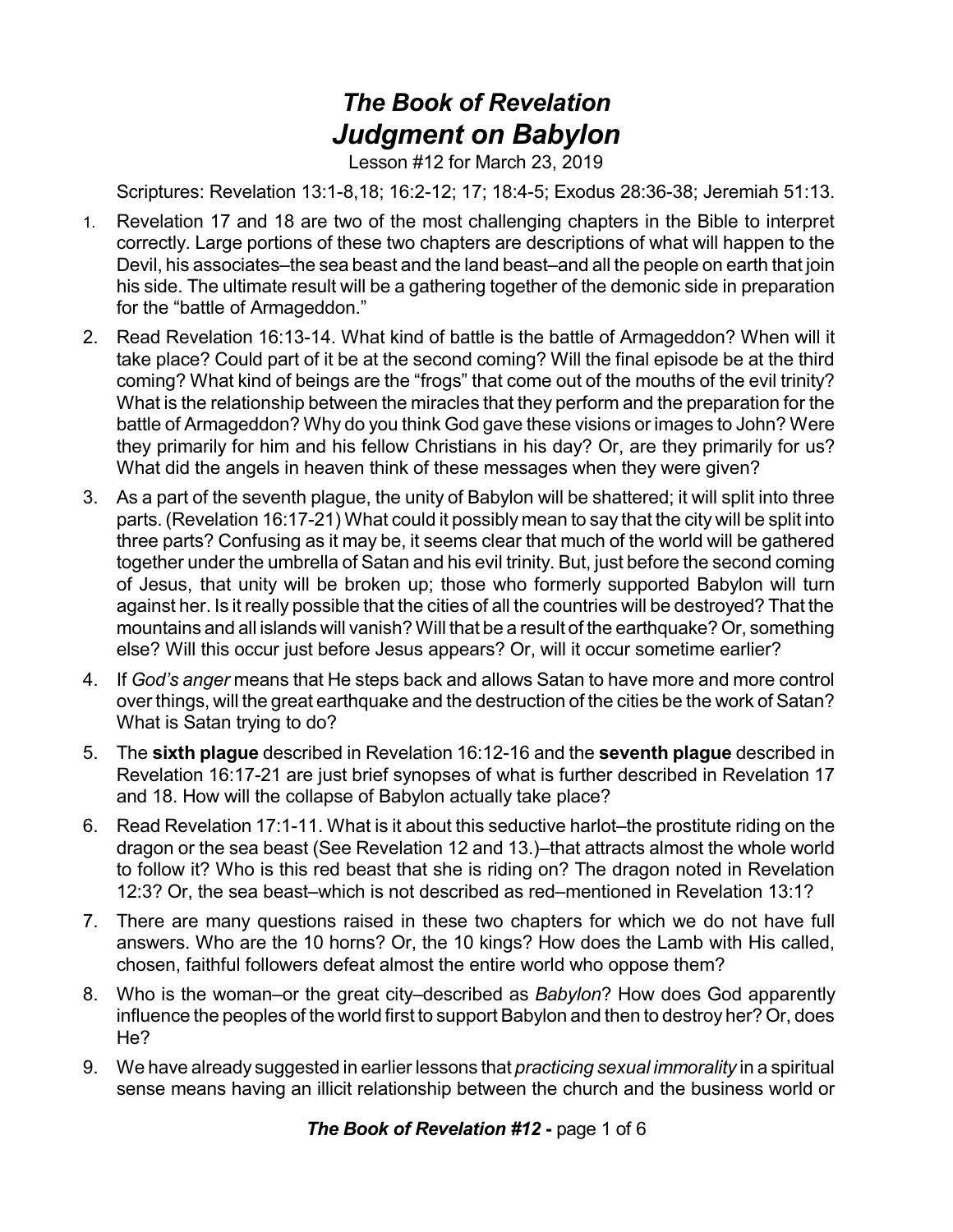state. What happens when we get an amalgamation of church, state, and business?

- 10. Read Revelation 18:8-10. What is the relationship between the *one day/one year* of prophetic time in which she is struck with the plagues and the *one hour* in which she will be punished?
- 11. One hour in prophetic time is about two weeks. Does that mean that this final end-time cooperation between the forces of evil will only last for about two weeks? How will God and His forces defeat them? What does it mean to "pay her back double"? (Revelation 18:6)
- 12. Read Jeremiah 51:13 and Revelation 17:1,15. A *woman* in the Bible is a symbol for God's people. A *pure woman*, then, would be a pure and true church while an *apostate woman* or *prostitute woman* would be a false church. (See Revelation 12:1; 17:5; 22:17.) Ancient Babylon depended on the Euphrates River for its life. Modern Babylon will depend on the support of the masses of people.
- 13. What specific groups are involved in these illicit relationships? See Revelation 17:2; 14:8; 18:2-3. The two groups which are mentioned specifically are *the kings of the earth* and, then, *all peoples* or *all nations*.
- 14. The *kings of the earth* clearly reflect governing political powers and not just individuals or a particular type of government. They are portrayed as having an illicit relationship with this religious power called Babylon. Does that mean using the influence of the church to profit in one's business? And also using businesses to promote one's religion? Old Testament parallels regarding prostitutes are found in Isaiah 1:21 and Jeremiah 3:1-10. How is that related to Revelation 13:16-17 which describe when the command goes forth that those who do not have the mark of the beast will not be able to buy or sell?
- 15. This raises a very important question: How is/was God actually involved in all of these events? Does God actually hold back the rain when people sin?
- 16. The second group that are involved in an illicit relationship with the harlot, Babylon, includes *all the peoples of the earth* or the governed masses. Why would so many people be fooled by the Devil's lies and deceit? It is quite possible that as the plagues begin to fall, people turn to that religious power, hoping that it will protect them from the plagues.
- 17. Read Isaiah 28:7. Does that sound like a good church? What kind of drinking is being described? Could those who claim to be representing God to the world be completely confused in their guidance and direction? Why is it that the masses almost always seem to get things wrong?

Men, it has been well said, think in herds; it will be seen that they go mad in herds, while they only recover their senses slowly, and one by one.—Charles Mackay, *Extraordinary Popular Delusions and the Madness of Crowds.* (1841).

18. One puzzling question is raised by these few chapters in Revelation. Revelation 17:3 talks about going to a desert and seeing a red beast with names insulting to God written all over it. The beast had 7 heads and 10 horns. So, who was or what was that red beast? Read Revelation 12:3-4. A huge red dragon with 7 heads and 10 horns dragged a third of the stars out of the sky and threw them down to the earth. Clearly, this red beast, or the red dragon, is a reference to Satan himself. But, as we read on in Revelation 17, it seems to imply that the *red beast* is actually talking about the sea beast of Revelation 13:1-2. Is this a case of Satan actually being in charge but hiding behind his earthly surrogate? Note that

*The Book of Revelation #12* **-** page 2 of 6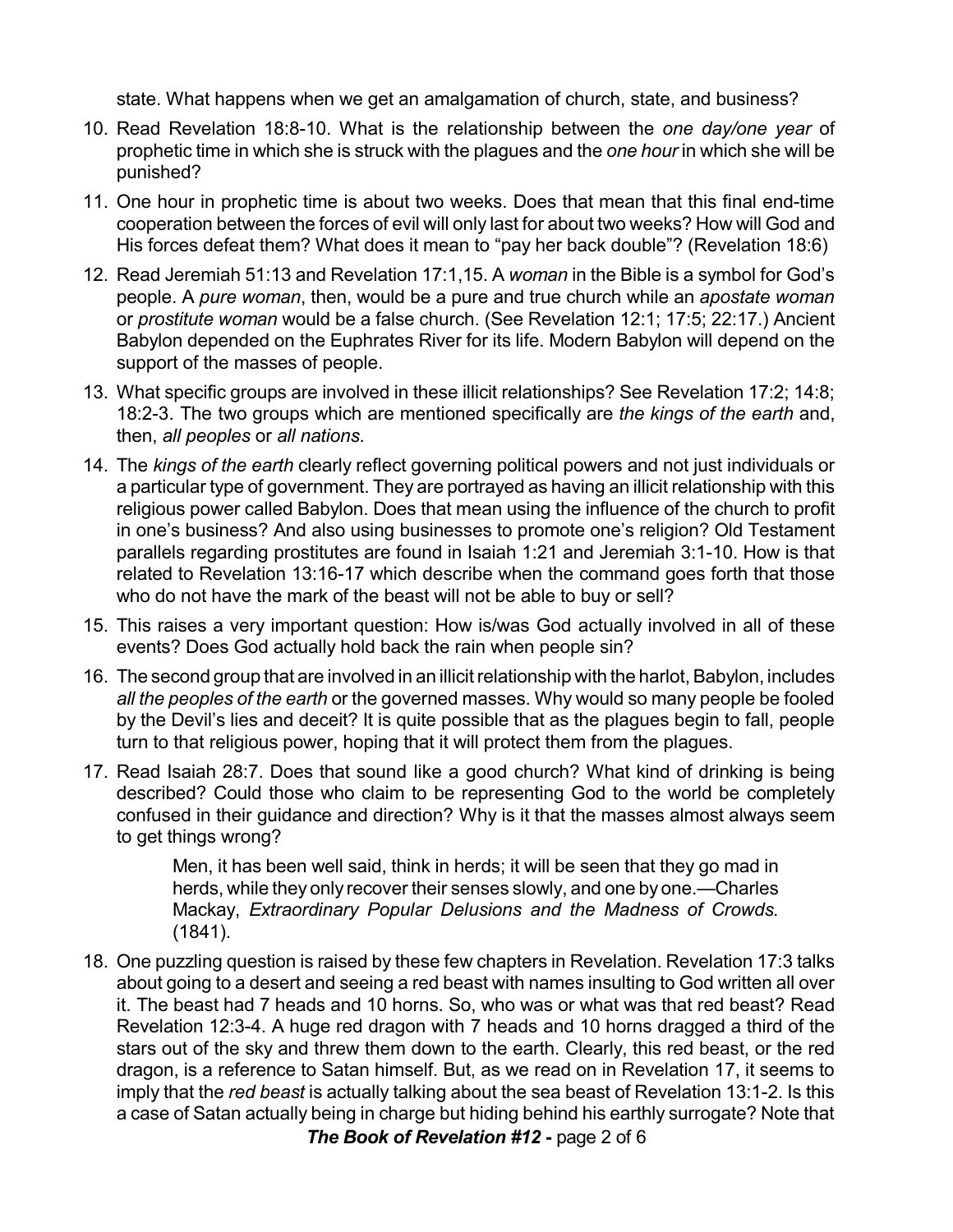the sea beast is not described as being red or scarlet in color. The sea beast behaves like the dragon/Satan.

- 19. In his vision John saw a woman riding on a scarlet/red beast. *Women*, as we have discussed, represent religious entities; *beasts* represent political or military powers. So, what we have is not a complete identity between religion and political power but two separate entities cooperating. So, what do you think? Is the woman guiding the beast? Or, is the beast carrying the woman without guidance from the woman?
- 20. Read Revelation 12:3-4,14; 13:13; and 17:3. What is the relationship between the pure woman who fled to the desert (Revelation 12:14) and the prostitute woman riding on the beast in the desert? (Revelation 17:3) Has God's pure church in Revelation 12 become totally corrupted? Or, are these two completely different religious organizations? What can we learn from the actual history of the Christian church from its early beginnings to the present day?
- 21. Read Exodus 28:5-6,36-38. Clearly, this prostitute riding on the beast described in Revelation 17:3 is dressed in colors and ornaments meant to resemble the clothing and ornaments of the high priest in the Old Testament. She is holding a glass from the temple that reminds us of the feast of Belshazzar described in Daniel 5:2-4.
- 22. So, why does drinking the blood of the saints/martyrs make the harlot drunk? What does it mean *to drink their blood*? Is this harlot somehow related to Jezebel? (Revelation 2:20-23) Read Revelation 13:5-7. How is that related to Revelation 17:3? We live in a day of ecumenical ideas and movements. It may be difficult for us to recognize that our Christian brothers and sisters in other denominations might end up being responsible for the terrible persecution at the end.

As the storm approaches, a large class who have professed faith in the third angel's message, but have not been sanctified through obedience to the truth, abandon their position and join the ranks of the opposition. By uniting with the world and partaking of its spirit, they have come to view matters in nearly the same light; and when the test is brought, they are prepared to choose the easy, popular side. **Men of talent and pleasing address, who once rejoiced in the truth, employ their powers to deceive and mislead souls. They become the most bitter enemies of their former brethren. When Sabbathkeepers are brought before the courts to answerfortheir faith, these apostates are the most efficient agents of Satan to misrepresent and accuse them, and by false reports and insinuations to stir up the rulers against them.**—Ellen G. White, *Great Controversy*\* 608.2. [Bold type is added.]

23. Read Revelation 17:8 and 13:8. Does it help to read Revelation 13:3? The scarlet or red beast is identified as the one who *was* and *is not* and *will ascend* out of the bottomless pit and go to perdition. This should immediately remind us of an attempt to counterfeit the description of God Himself in Revelation 1:4; 4:8.

> (1) The beast "was." It existed in the past. Its prior activities lasted for the prophetic period of 42 months, also known as 1,260 days/years *(see Rev. 13:5 and Lesson 9, Sunday).*

> (2) "Is not." With its deadly wound *(see Rev. 13:3),* the beast went into its

## *The Book of Revelation #12* **-** page 3 of 6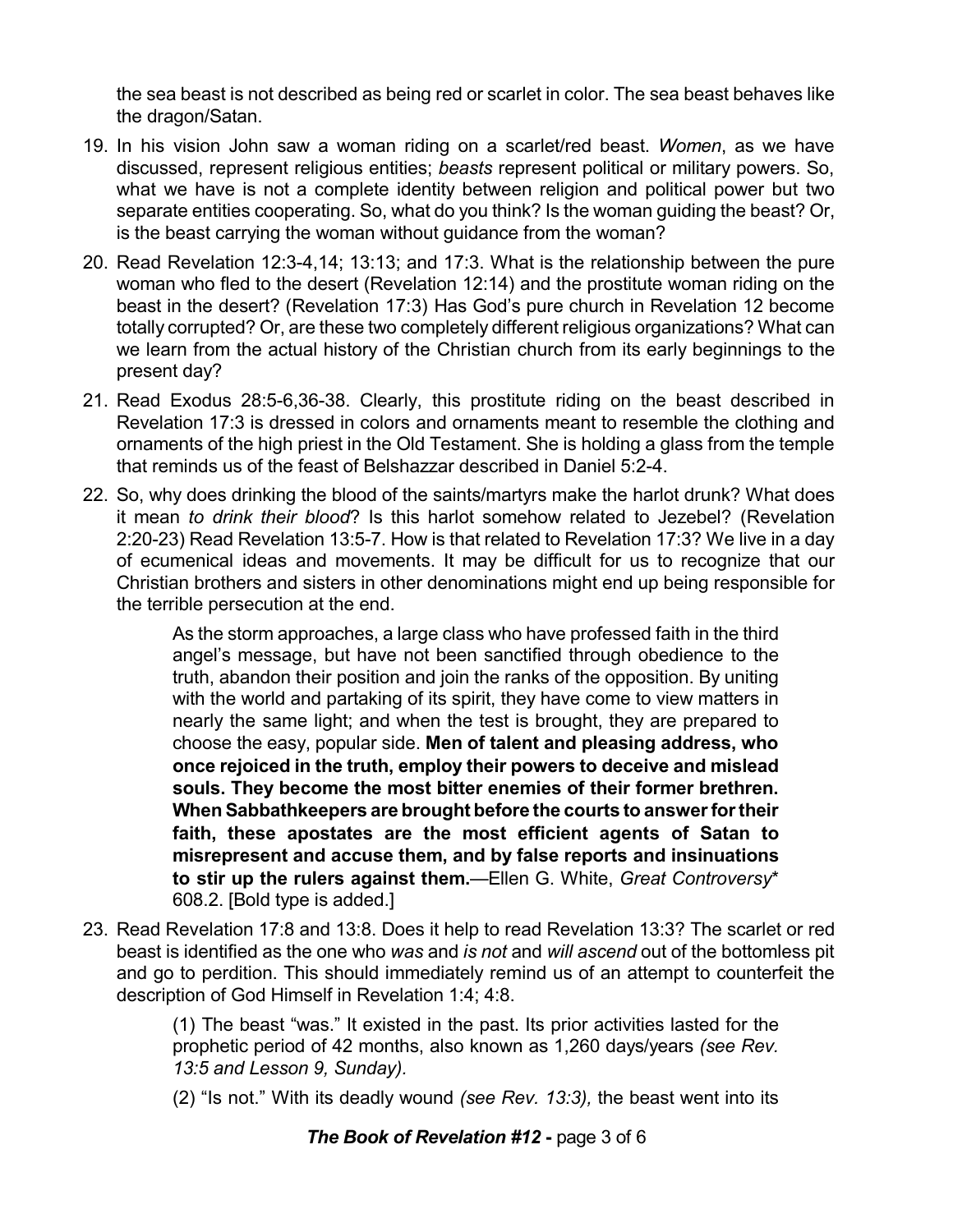nonexistence phase, at least, as a persecutor, in 1798. It vanished for some time from the world scene; yet it survived.

(3) Finally, with the healing of the deadly wound, the beast will regain its power and exert it in full satanic rage.—*Adult Sabbath School Bible Study Guide*\* for Tuesday, March 19.

24. What kind of events could lead to the rise of religious extremism and persecution similar to that during the Dark Ages? What will be the result?

> Let opposition arise, let bigotry and intolerance again bear sway, let persecution be kindled, and the half-hearted and hypocritical will waver and yield the faith; but the true Christian will stand firm as a rock, his faith stronger, his hope brighter, than in days of prosperity.—Ellen G. White, *The Great Controversy*\* 602.1.

- 25. What must we do to be prepared for such a time?
- 26. The next very puzzling passage is found in Revelation 17:9-11. We need to compare Revelation 13:18.These **seven mountains**–or possibly sevenhills–mayallude to the seven hills upon which the ancient city of Rome was located. These seven mountains are also described as seven kings. That would suggest that they are successive, not simultaneous.

These mountainsdonot symbolize individual kings, because Revelation does not deal with individual persons but with systems. In the Bible, mountains often symbolize world powers or empires *(Jer. 51:25; Ezek. 35:2, 3)*. In biblical prophecy "kings" represent kingdoms *(see Dan. 2:37-39, Dan. 7:17)*. **Thus, the seven mountains symbolize seven great successive empires that dominated the world throughout history, through which Satan opposed God and harmed God's people.**—*Adult Sabbath School Bible Study Guide*\* for Wednesday, March 20. [Bold type is added.]

- 27. So, who could these seven kings possibly represent? One view that has been accepted by manyAdventist interpreters suggests that the *five kings* are those who have dominated and harmed God's people in the past: Egypt, Assyria, Babylon, Medo-Persia, and Greece. The "one is" kingdom would be the Roman Empire which was in power in John's day. If that is indeed the sixth kingdom, then the seventh kingdom which had not yet come would be the sea beast of Revelation 13. That would have to be the papacy which did everything it possibly could to destroy God's faithful true people during the Dark Ages. Furthermore, John is told that there is an eighth world power–although it is one of the seven heads or world powers. If we believe the kings are sequential, then the eighth must be the seventh head which had received the deadly wound. Would this eighth kingdom then be the beast after its deadly wound had been healed? When the world wanders after this beast and is amazed at its healing, could that represent the eighth world power? At what point in history do these seven kings occur? Many people have tried to suggest that these are referring to consecutive popes in modern times. This has led to date-setting which has, so far, always proved to be in error.
- 28. Another view which is popular among Seventh-day Adventist scholars suggests that *the five following kings* might be Babylon, Persia, Greece, Rome, and the medieval papacy. That would lead the sixth king to be the papacy from 1798 to 1929 when the papacy had lost all its political power. The other interpretation given above seems more likely.

## *The Book of Revelation #12* **-** page 4 of 6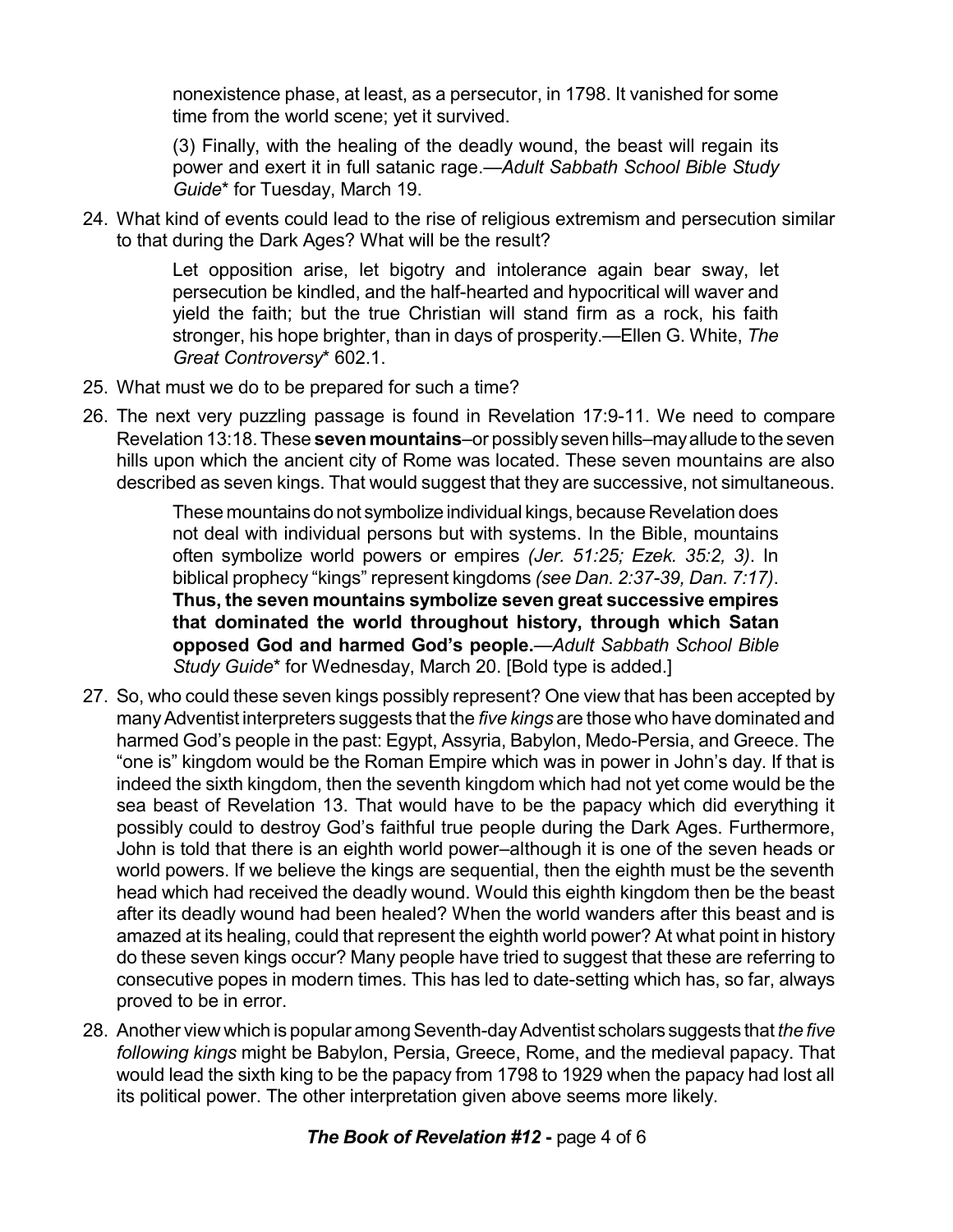29. Read Revelation 17:12-15 and 16:14-16. We have very little specific information about these **10 kings or 10 horns**.

> Different interpretations have been offered regarding the identities of the ten kings. However, Revelation does not tell us who they are. All we can derive from the text is that they are a short-lived political confederacy appearing right before the end and supporting the harlot. Their number signifies that the world powers will render total, unwavering allegiance to the beast.—*Adult Sabbath School Bible Study Guide*\* for Thursday, March 21.

- 30. Read Revelation 17:13-14 in light of Revelation 16:16. Clearly, **the battle of Armageddon is not some military conflict** located somewhere in the Middle East; instead, **it is the final conflict just before the second coming of Christ when Satan and his false trinity fight against Christ and His angelic host**. That conflict will arise again at the third coming.
- 31. So, how will the Lamb defeat this worldwide confederation of kings? Read Revelation 17:16-18. In light of the first five plagues, what are the implications?Apparently, the peoples of the world see that the prostitute to which they have turned for protection cannot even protect her own city; so, the kings of the earth and their followers will turn against her and persecute her. Is this a case of people who have been deceived and disillusioned and are suffering terribly turning on the one who has deceived them?
- 32. Read Revelation 18:4. In light of what we have studied so far in this lesson, we need to remember that it is our job as Seventh-day Adventist Christians to carry the three angels' messages to the world; that includes calling people out of Babylon. God does not want anyone to perish. (2 Peter 3:9) Revelation 19:1-10 suggest that many faithful people who have been deceived will no longer be deceived and will respond to the call.
- 33. Who are these people? How are we to reach out to them?

This message must be given, but while it must be given, we should be careful not to thrust and crowd and condemn those who have not the light that we have. We should not go out of our way to make hard thrusts at the Catholics. Among the Catholics there are many who are most conscientious Christians, and who walk in all the light that shines upon them, and God will work in their behalf. Those who have had great privileges and opportunities, and who have failed to improve their physical, mental, and moral powers, ... are in greater danger and in greater condemnation before God than those who are in error upon doctrinal points, yet who seek to live to do good to others.—Ellen G. White, *Special Testimonies, Series A*,\* No. 3, 28.1-2 (1895)*; Testimonies*,\* vol. 9, 243.3*; Evangelism*\* 575.1; *16MR*\* 161.2-162.1.

34. We read about a bewildering array of images and alliances in Revelation 16 and 18. There are mountains and kings, harlots and beasts, and a city called Babylon.

> The variety of images in these chapters can all be linked to three great, worldwide alliances that develop in the final period of earth's history.

> 1. There is a **great, worldwide alliance of religious institutions that join together in opposition to God and His faithful people**. This alliance is named by many names: Babylon, the great harlot, the great city, and the woman that rides the beast.

> 2. There is a **great, worldwide alliance of secular, political, and military** *The Book of Revelation #12* **-** page 5 of 6